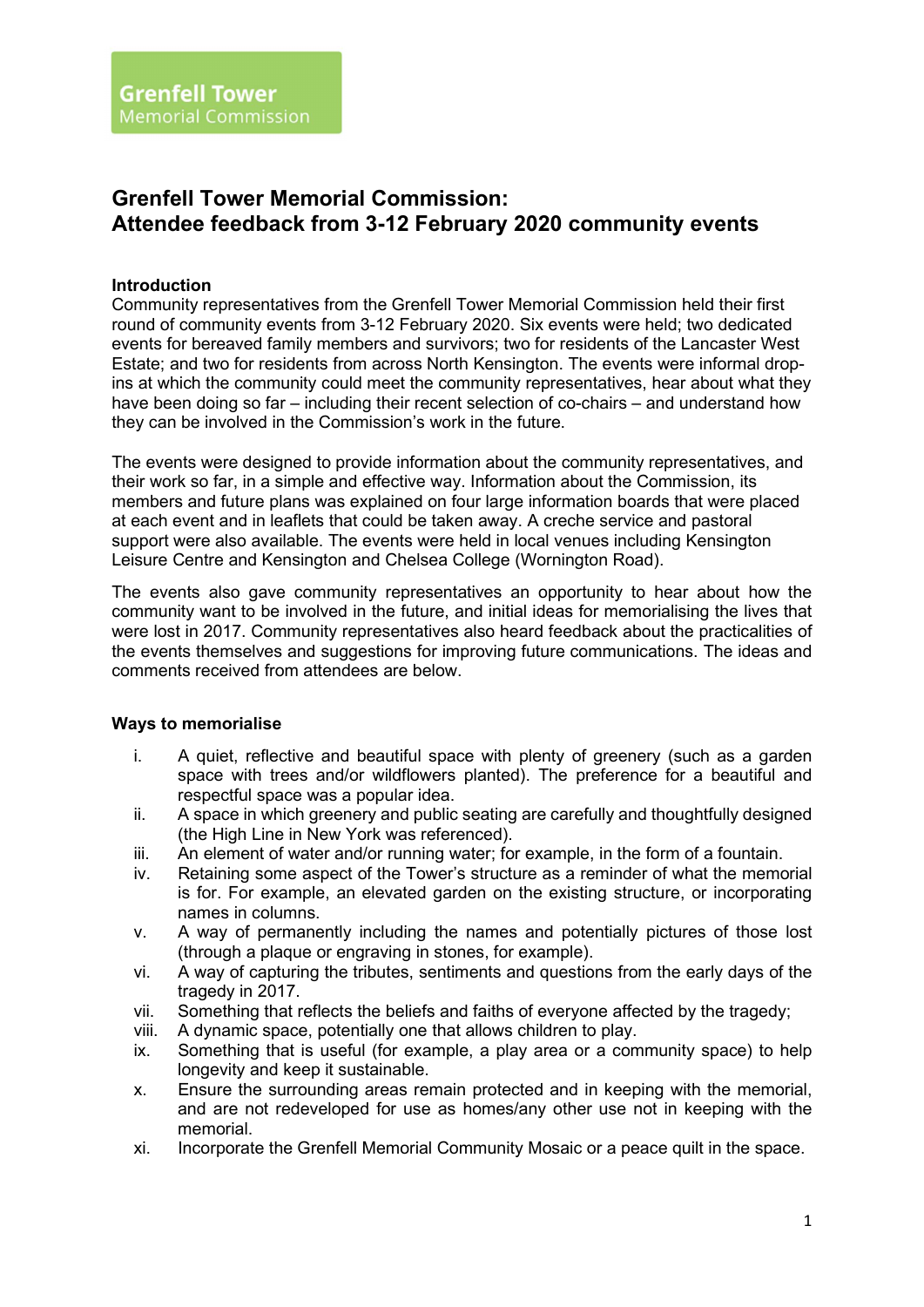- xii. An area where the community can get together to, for example, have tea or plant flowers.
- xiii. A space where an annual memorial event can be held.
- xiv. A space safe, secure from harm and vandalism, that is respected.
- xv. Involving youth (through community groups and universities) in design, use and upkeep of the memorial.
- xvi. Ensure any sculptures that are included are attractive (not ugly).
- xvii. Potentially include peaceful music in the space.
- xviii. A visible memorial, not too discreet or hidden away.
- xix. A purpose-built museum or structure that captures the community's testimonies, a place of learning (for example, about local history), an art gallery or a culture centre that is fully accessible.
- xx. Some sort of exhibition away from the Tower site.
- xxi. Carefully consider the sustainability of the materials to be used for the memorial.
- xxii. Consider asking former residents of the Tower if they would like to donate any personal possessions to a museum.
- xxiii. The memorial site could be managed by a local charity.

# The decision-making process

- i. Allow children and young people to get involved and have a say in decisions being made and in the design of the memorial, including through children-led design workshops, prizes at schools.
- ii. The next of kin should have a great say in decisions on the memorial.
- iii. The North Kensington community should have full involvement in decisions and codesign.
- iv. The residents living closest to the Tower should have a greater say.
- v. Residents' associations should be consulted regularly.
- vi. Lancaster West estate residents to be kept in the loop in decision making.
- vii. Get local businesses involved.
- viii. Ensure that the community continues to be listened to as decisions are made; and avoid community divisions. Thorough listening will help build ownership for the memorial as people start to see their ideas take shape.
- ix. Important that people can see their ideas reflected in the memorial design.
- x. Important to also ask what people don't want.
- xi. Learn from other memorials (such as 9/11), including on the long-term management and sustainability of the memorial. A management structure that could help people in the community (for example, through employment) would be useful.
- xii. Learn from the Princess Diana Memorial's use of space which allows for interaction and play.
- xiii. Use existing research by design practices and the Mayor of London's office on childfriendly public spaces.
- xiv. Consult the original architect and designers for the Lancaster West estate.
- xv. Use virtual reality to help the community visualise what they want to see as a fitting memorial.
- xvi. Find a way to involve older people, some of who have spent their whole lives in the community.
- xvii. Create opportunities for the community to help in a more hands-on way in the process, for example through volunteering at events.
- xviii. Consider setting up a mini Memorial Commission for young people, to hear directly from them what they want.
- xix. Use a mix of local and national artists, arts organisations, design enterprises, sculptors and landscape designers in the process, including as design workshop